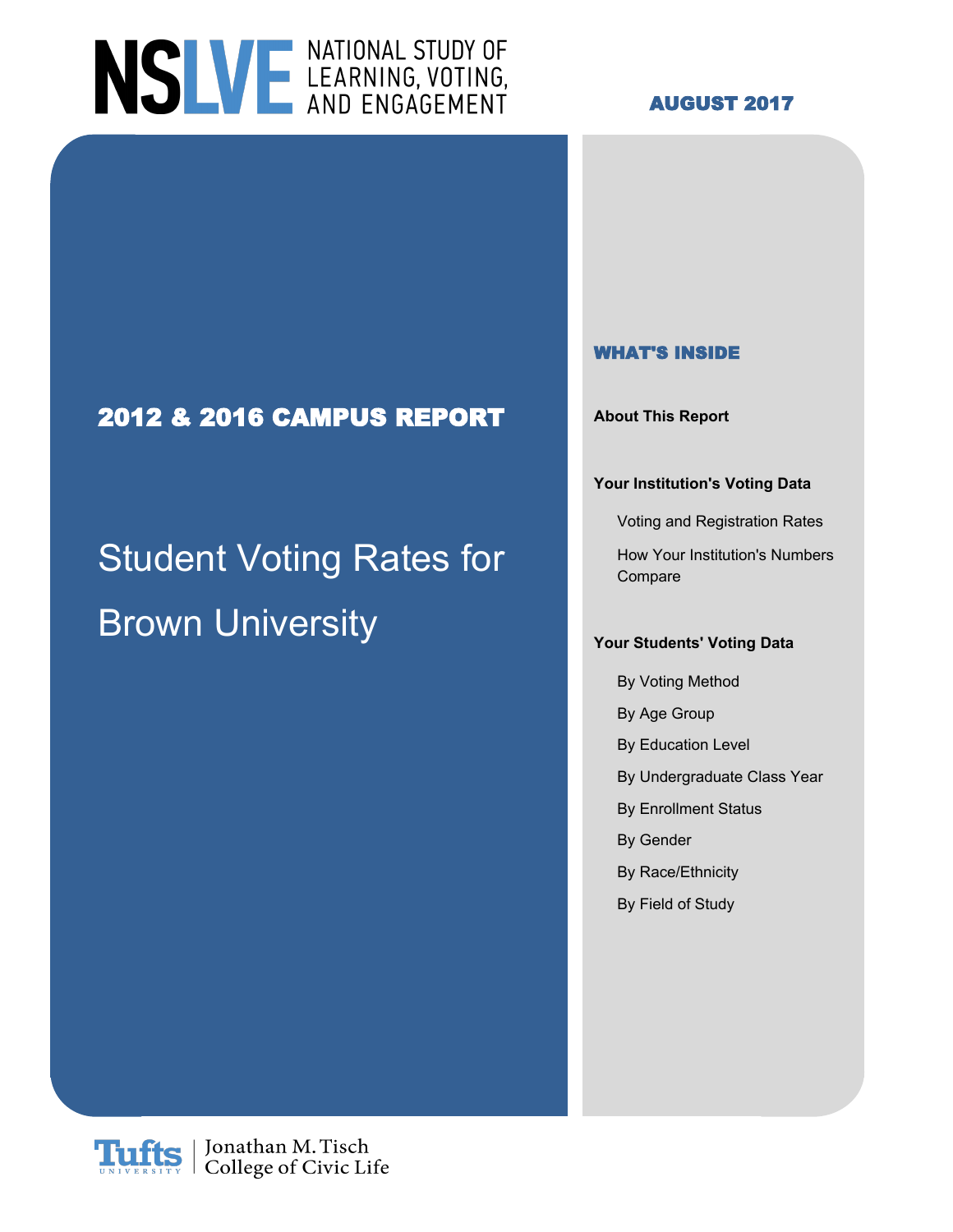### About This Report

Thank you for participating in the National Study of Learning, Voting, and Engagement (NSLVE). Since Learning, Voting, and Engagement (NSLVE). Since NSLVE's launch in 2013, more than 1,000 colleges NSLVE's launch in 2013, more than 1,000 colleges and universities have signed up to receive their and universities have signed up to receive their voting rates for the 2012, 2014 and 2016 federal voting rates for the 2012, 2014 and 2016 elections. elections. Along with others, your institution's Along with others, your institution's participation in participation in this study has allowed us to build a this study has allowed us to build a robust database robust database of nearly 30 million college student robust database or nearly 30 million college student<br>records, about 10 million for each election year, that records, about To million for each election year,<br>serve as a foundation for innovative research on serve as a foundation for innovative research<br>college student political learning and engager college student political learning and engagement in<br>domocracy democracy. democracy. Thank you for participating in the National Study of

NSLVE is a signature initiative of the Institute for Democracy and Higher Education (IDHE) at Tufts Democracy and Higher Education (IDHE) at the University's Jonathan M. Tisch College of Civic Life. Oniversity's Johanian M. Tisch College of Civic I<br>The mission of IDHE is to shift college and mic mission of IDHE is to shift college and<br>university prierities and culture to advance politic university priorities and culture to advance political<br>learning, agonov, and equity, We achieve our icarinity, agency, and equity. We achieve ou<br>mission through research, resource develop mission through research, resource development,<br>technical assistance, and advessey technical assistance, and advocacy. NSLVE is a signature initiative of the Institute for learning, agency, and equity. We achieve our

#### **About the Data**

**About the Data** The voter registration and voting rates in this report The voter registration and voting rates in this report reflect the percentage of your institution's students reflect the percentage of your institution's students who were eligible to vote and who actually voted in who were eligible to vote and who actually voted in<br>the 2012 and 2016 elections. These results are the 2012 and 2016 elections. These results are based on enrollment records your institution based on enrollment records your institution submitted to the National Student Clearinghouse submitted to the National Student Clearinghouse (FERPA-blocked records excluded) and publicly (FERPA-blocked records excluded) and publicly<br>available veting files collected by Catalist available voting files collected by Catalist. available voting files collected by Catalist.

mstitutional voting rates are adjusted by deducting<br>an estimated number of students identified by each an estimated number or students identified by each<br>institution as non-resident aliens and reported to the institution as non-resident allens and reported to the<br>Integrated Postsecondary Education Data System integrated Fostsecondary Education Data<br>(IPEDS). For breakdowns by student (in ED3). For breakdowns by student<br>characteristics, we cannot consistently adjust for characteristics, we cannot consistently adjust for<br>students who are non-resident aliens, resident students who are non-resident aliens, resident<br>aliens, or undocumented students. This may result alleris, or undocumented students. This may result<br>in your institution's actual voting rate being higher In your institution's actual voting rate being nigher<br>than we report. To calculate that percentage, and to **Reports**. read more about NSLVE data, see our **FAQ on** Please also see our NSLVE Method (insert link) for **Maintaining the NSLVE Database** paper for a **Mamtaning the NSEVE Database**<br>more detailed study methodology. Institutional voting rates are adjusted by deducting **Campus Reports**. Please also see **Creating and**

#### **Reviewing the Data Reviewing the Data**

Use the following key to interpret the charts: Use the following key to interpret the charts: \* = number of students is less than 10 \* = number of students is less than 10 n/a = no data was collected or calculated for this n/a = no data was collected or calculated for this field**.** field**.**

#### **What to do next? What to do next?**

 $\square$  Review the data. This report provides a hospital measure of vour students' baseline measure of your students' engagement in democracy in 2012 and 2016, engagement in democracy in 2012 and 2016,<br>and compares your institution's voting rates to and compares your institution's voting rates to<br>eimiler institutions. Vieit our website for mere similar institutions. Visit our website for more<br>comparison data comparison data. comparison data. baseline measure of your students'

 $\square$  Share the report widely and strategically, including posting it online.

 $\square$  Put your data into practice. Use our IDHE Resources to guide you.

 $\square$  Address your campus climate for student political learning, discourse, and participation.<br>Start by bringing the JDHE team to your political by pringing the IDHE team to your<br>compus or using the IDHE self-assessment campus or using the IDHE self- assessment<br>rubric available on our website rubric available on our website. Start by bringing the IDHE team to your

**The Partner with IDHE. We are available with IDHE.**<br>With all office bours, we binare, brown bog virtual office hours, webinars, brown bag virtual office hours, webinars, brown bag discussions and in-person trainings. discussions and in-person trainings.  $\Box$  Partner with IDHE. We are available with

r or up-to-date news on NSLVE data, resources and<br>upcoming opportunities visit our website: upcoming opportunities visit our website: upcoming opportunities visit our website:  $i$ dhe.tufts.edu. For up-to-date news on NSLVE data, resources and

**@TuftsIDHE.** Follow us on Twitter @TuftsIDHE or email us at<br>NSLVE@tufte.odu **NSLVE@tufts.edu. NSLVE@tufts.edu.**

warm regarus,<br>INHE Toom IDHE Team IDHE Team Warm regards,

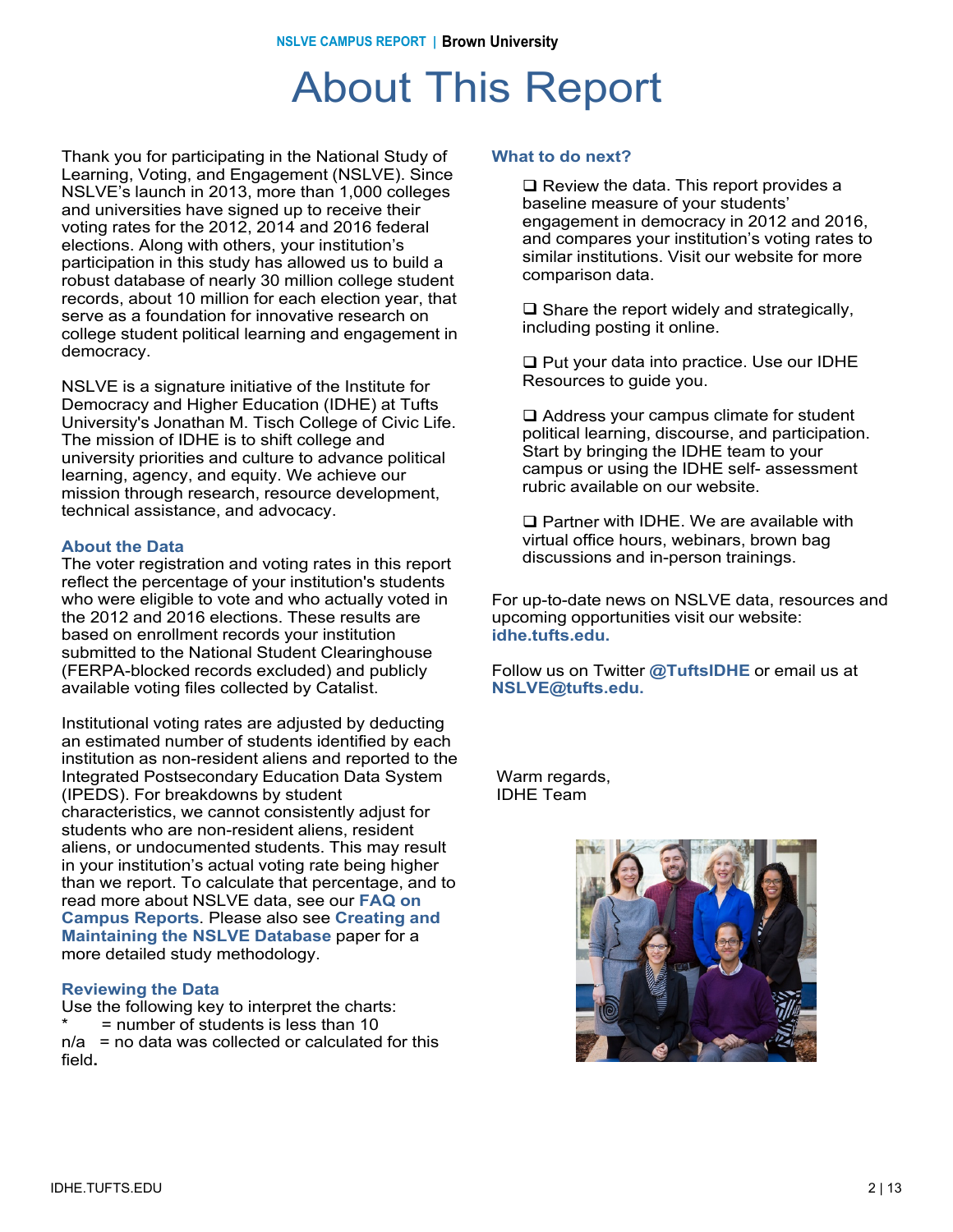# Voting and Registration Rates



| All Institutions, 2016 |  |
|------------------------|--|
|------------------------|--|

|                                            | 2012     | 2016    |     | Change |
|--------------------------------------------|----------|---------|-----|--------|
| Total student enrollment                   | 8,117    | 9,385   |     | 1,268  |
| Age under 18/Unknown                       | (68)     | (65)    |     |        |
| <b>IPEDS</b> estimated non-resident aliens | (1, 317) | (1,625) |     |        |
| FERPA records blocked                      | (51)     | (363)   |     |        |
| Total eligible voters                      | 6,681    | 7,332   | 1P  | 651    |
| Number of students who registered          | 5,348    | 6,141   | 1.  | 793    |
| Number of students who voted               | 3,065    | 4,328   |     | 1,263  |
| Registration rate                          | 80.1%    | 83.8%   | -17 | 3.7    |
| Voting rate of registered students         | 57.3%    | 70.5%   | -17 | 13.2   |
| Voting rate                                | 45.9%    | 59.0%   | 10  | 13.2   |
| Difference from all institutions           | $-1.0$   | $+8.6$  |     |        |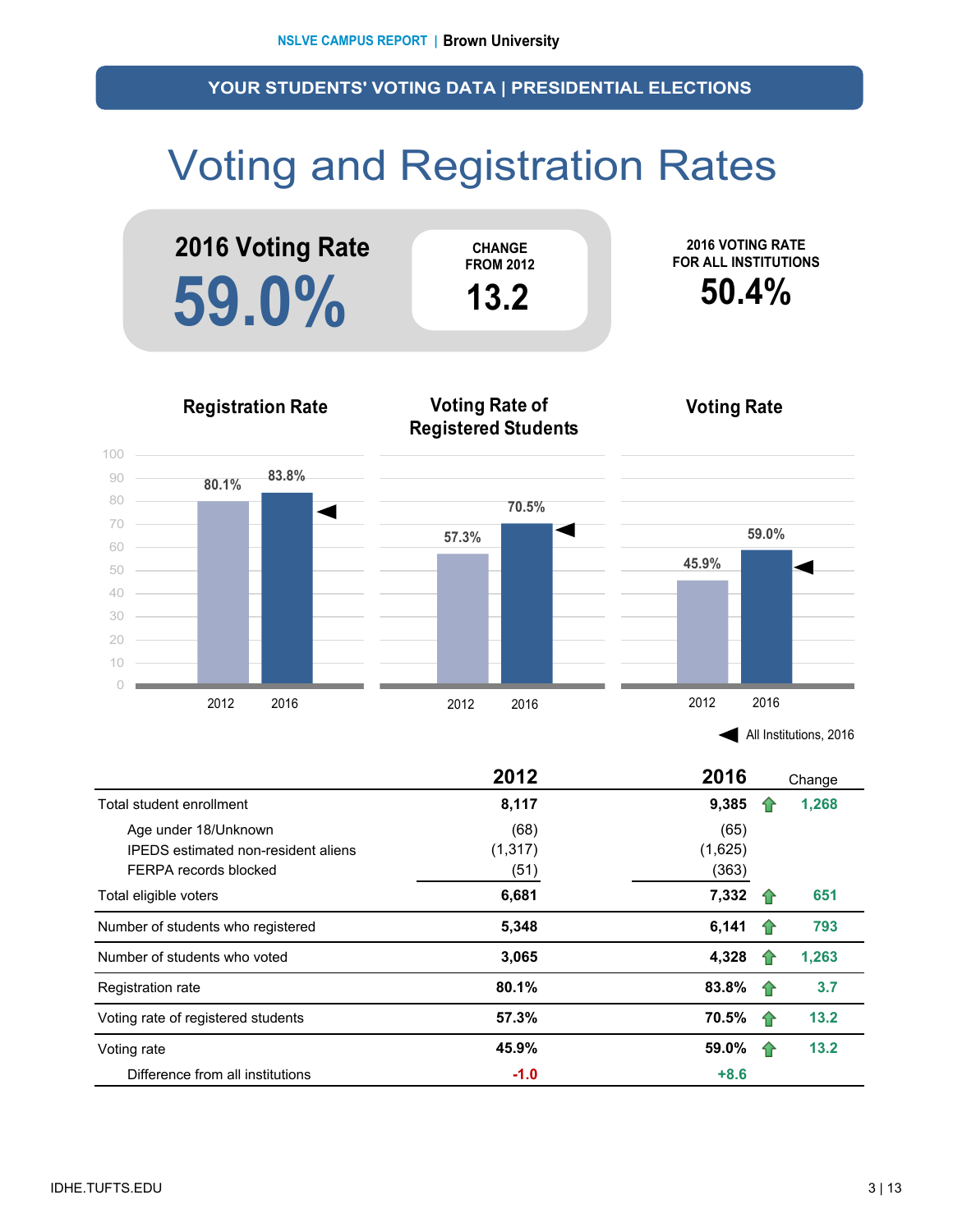**HOW YOUR NUMBERS COMPARE | PRESIDENTIAL ELECTIONS**

## By Carnegie Classification

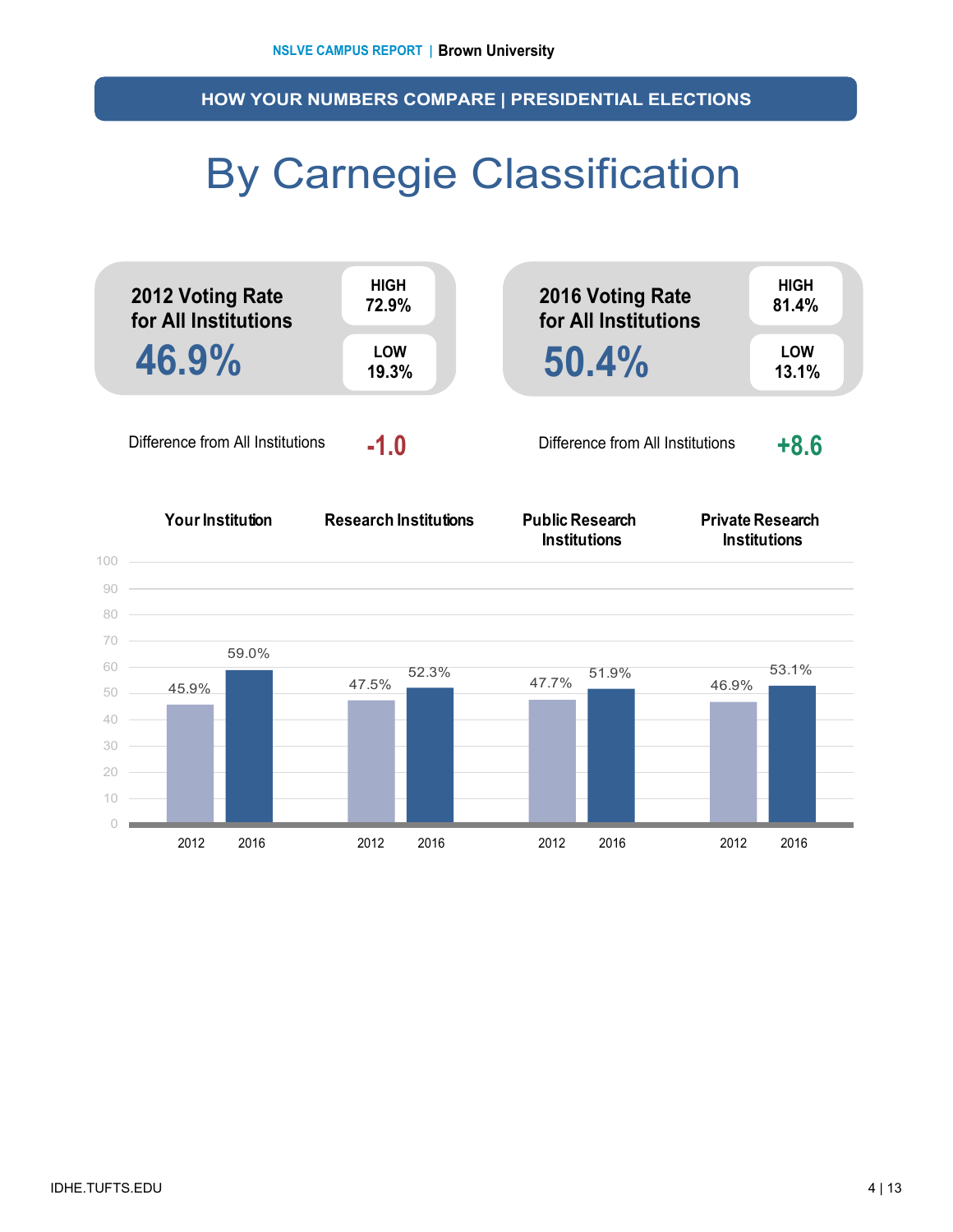# By Voting Method\*



|                                   | 2012  |       | 2016  |       |              |         |
|-----------------------------------|-------|-------|-------|-------|--------------|---------|
|                                   | Voted | Rate  | Voted | Rate  |              | Change  |
| Absentee                          | 1,250 | 40.8% | 1,241 | 28.7% | ⇩            | $-12.1$ |
| Early Vote                        | 36    | 1.2%  | 64    | 1.5%  | $\mathbf{r}$ | 0.3     |
| Mail                              | 200   | 6.5%  | 735   | 17.0% | $\hat{r}$    | 10.5    |
| In-Person,<br><b>Election Day</b> | 592   | 19.3% | 1,209 | 27.9% | $\bigcap$    | 8.6     |
| <b>Unknown</b>                    | 987   | 32.2% | 1,079 | 24.9% |              |         |
| <b>Total</b>                      | 3,065 |       | 4,328 |       |              |         |

\* Your students' data broken down by voting method. If your campus has a high number of voting method "Unknown", it means that this information was not reported by local officals where your students voted.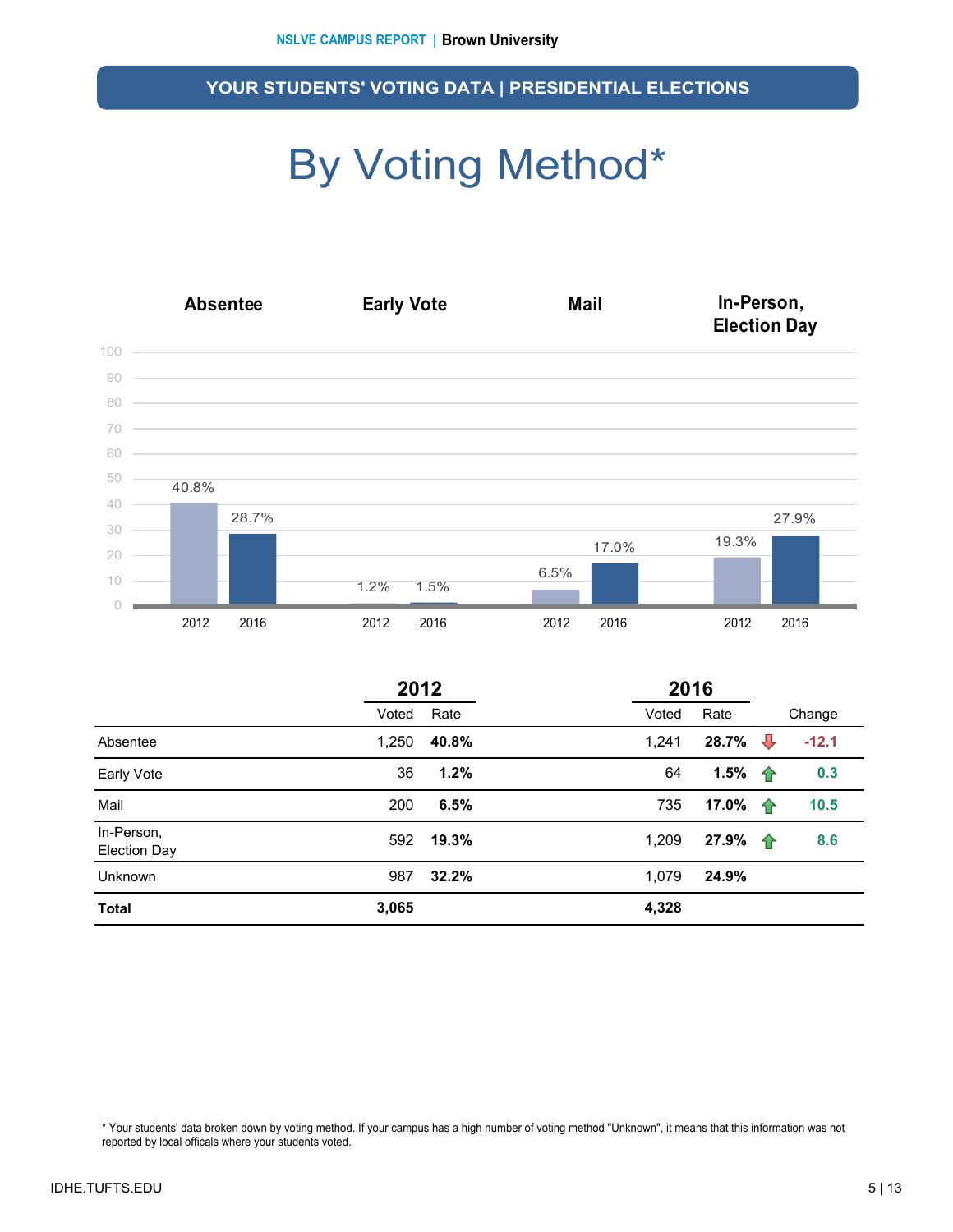### By Age Group\*



|         |          | 2012              |       |          | 2016  |         |   |        |
|---------|----------|-------------------|-------|----------|-------|---------|---|--------|
|         | Enrolled | Voted             | Rate  | Enrolled | Voted | Rate    |   | Change |
| 18-21   | 5,166    | 2,258             | 43.7% | 5,726    | 3,025 | 52.8% 个 |   | 9.1    |
| 22-24   | 1,259    | 382               | 30.3% | 1,458    | 586   | 40.2% 个 |   | 9.9    |
| 25-29   | 1,053    | 286               | 27.2% | 1,274    | 493   | 38.7% 1 |   | 11.5   |
| 30-39   | 467      | 109               | 23.3% | 436      | 179   | 41.1% 个 |   | 17.7   |
| 40-49   | 44       | $22 \overline{ }$ | 50.0% | 45       | 31    | 68.9%   | 企 | 18.9   |
| $50+$   | $\star$  | $^\star$          | n/a   | 18       | 14    | 77.8%   |   | n/a    |
| Unknown | 0        |                   |       | 0        |       |         |   |        |

\* Your students' data broken down by age at the time of the election. To provide more accurate voting rates, students ineligible to vote because they were too young, students whose age data was not reported to the Clearinghouse, as well as records that were FERPA blocked are removed from this table. Please note that we are not able to adjust these voting rates by removing non-resident aliens, resident aliens or undocumented students.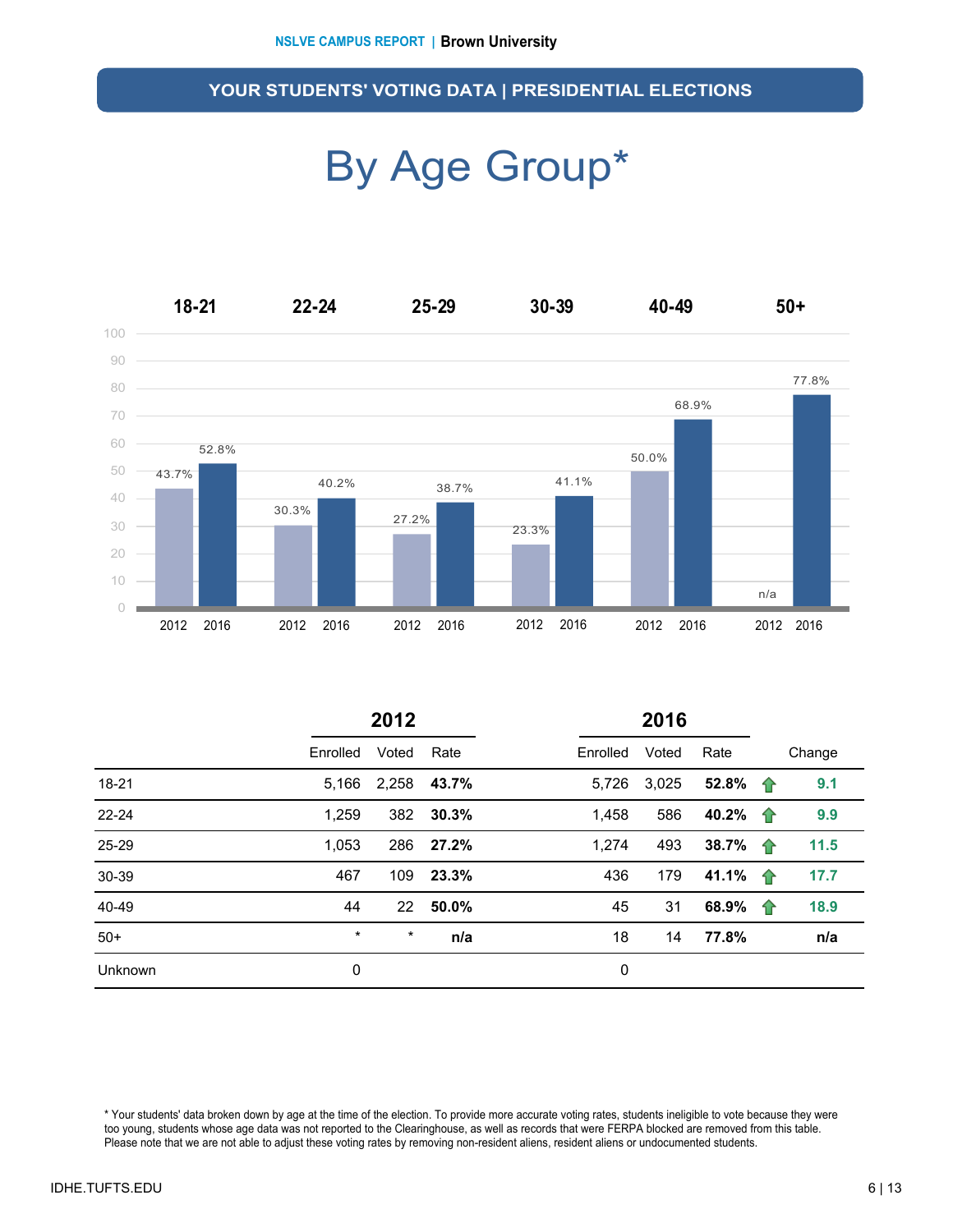## By Education Level\*



|                |          | 2012  |      |          | 2016        |       |        |
|----------------|----------|-------|------|----------|-------------|-------|--------|
|                | Enrolled | Voted | Rate | Enrolled | Voted       | Rate  | Change |
| Undergraduate  | 0        | 0     | n/a  |          | 6,333 3,295 | 52.0% | n/a    |
| Graduate       | 0        | 0     | n/a  |          | 2,622 1,031 | 39.3% | n/a    |
| <b>Unknown</b> | 7,998    |       |      | $\star$  |             |       |        |

\* Your students' data broken down by undergraduate and graduate students. To provide more accurate voting rates, students ineligible to vote because they were too young, students whose age data was not reported to the Clearinghouse, as well as records that were FERPA blocked are removed from this table. Please note that we are not able to adjust these voting rates by removing non-resident aliens, resident aliens or undocumented students.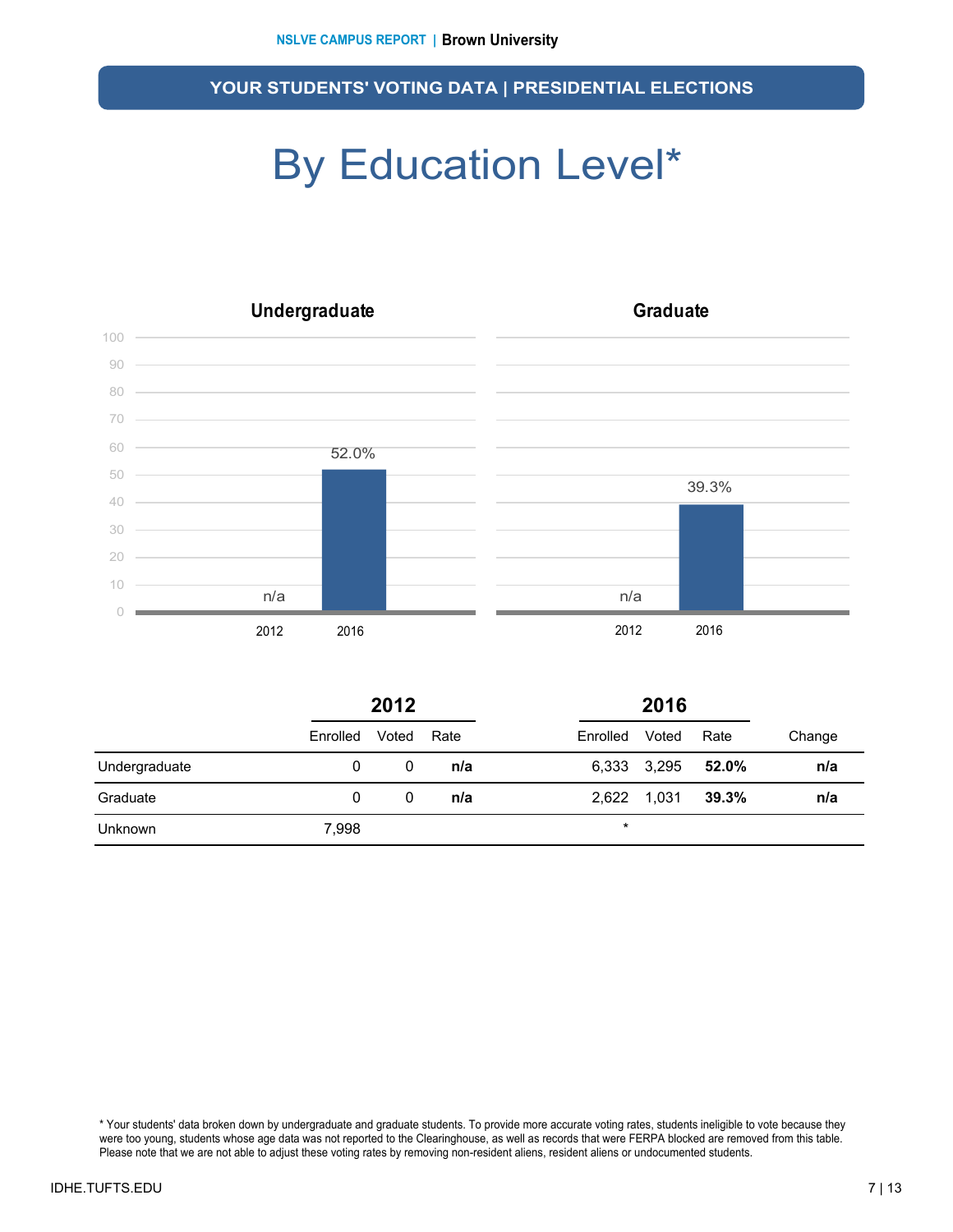### By Undergraduate Class Year\*



|                   | 2012<br>2016 |       |      |          |       |       |        |
|-------------------|--------------|-------|------|----------|-------|-------|--------|
|                   | Enrolled     | Voted | Rate | Enrolled | Voted | Rate  | Change |
| <b>First Year</b> | 0            | 0     | n/a  | 1.511    | 828   | 54.8% | n/a    |
| Sophomore         | 0            | 0     | n/a  | 1.527    | 806   | 52.8% | n/a    |
| Upperclassman     | 0            | 0     | n/a  | 3,287    | 1,657 | 50.4% | n/a    |

\* Your students' data broken down by undergraduate students' class level. To provide more accurate voting rates, students ineligible to vote because they were too young, students whose age data was not reported to the Clearinghouse, as well as records that were FERPA blocked are removed from this table. Please note that we are not able to adjust these voting rates by removing non-resident aliens, resident aliens or undocumented students.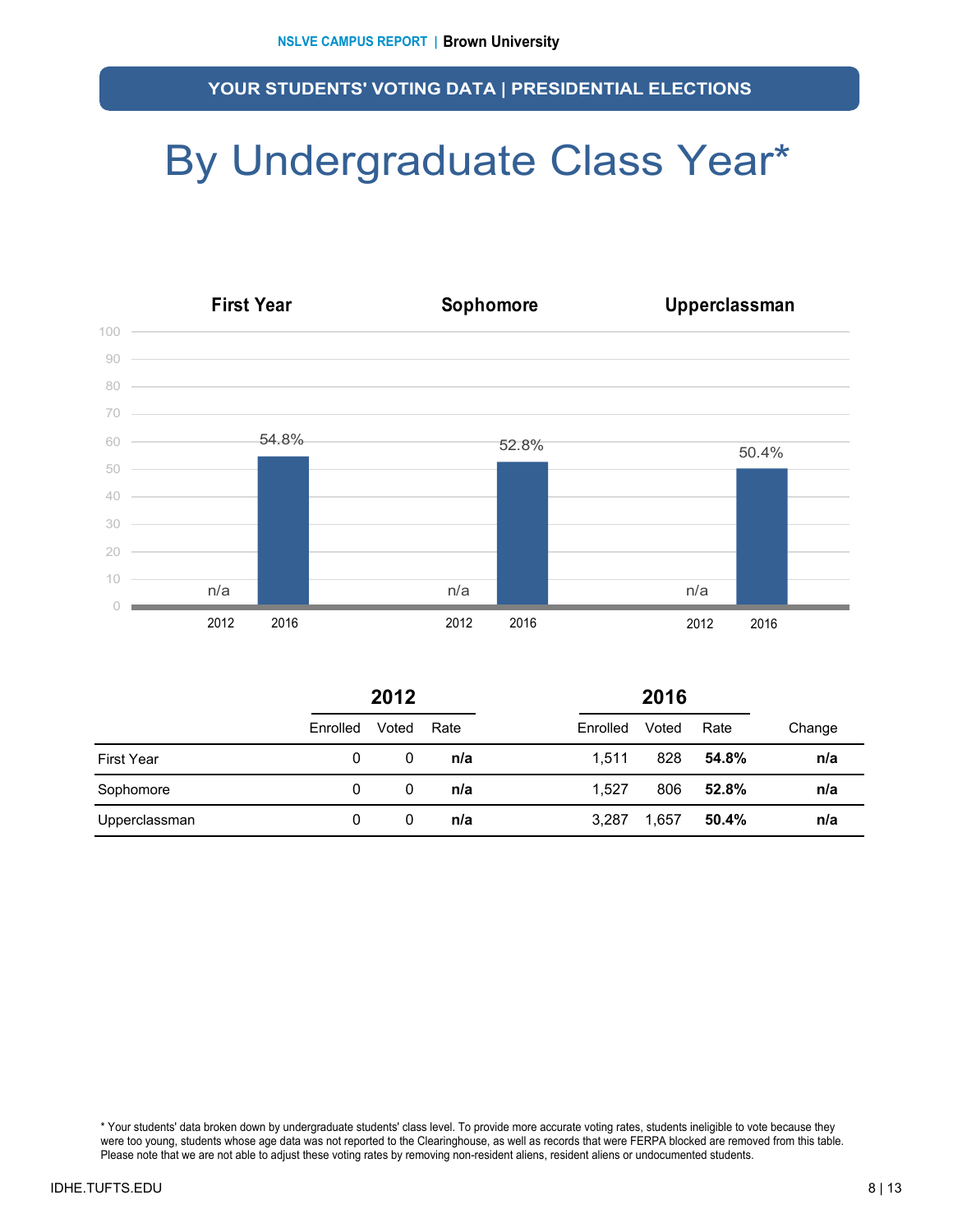# By Enrollment Status\*



|           |          | 2012              |          |          | 2016  |                              |  |        |
|-----------|----------|-------------------|----------|----------|-------|------------------------------|--|--------|
|           | Enrolled | Voted             | Rate     | Enrolled | Voted | Rate                         |  | Change |
| Full-time |          | 7,875 3,000 38.1% |          |          |       | 8,848 4,258 48.1% $\uparrow$ |  | 10.0   |
| Part-time | 123      |                   | 65 52.9% | 109      | 70    | 64.2% $\uparrow$             |  | 11.4   |
| Unknown   | 0        | 0                 | n/a      | 0        | 0     | n/a                          |  |        |

\* Your students' data broken down by part-time and full-time students. To provide more accurate voting rates, students ineligible to vote because they were too young, students whose age data was not reported to the Clearinghouse, as well as records that were FERPA blocked are removed from this table. Please note that we are not able to adjust these voting rates by removing non-resident aliens, resident aliens or undocumented students.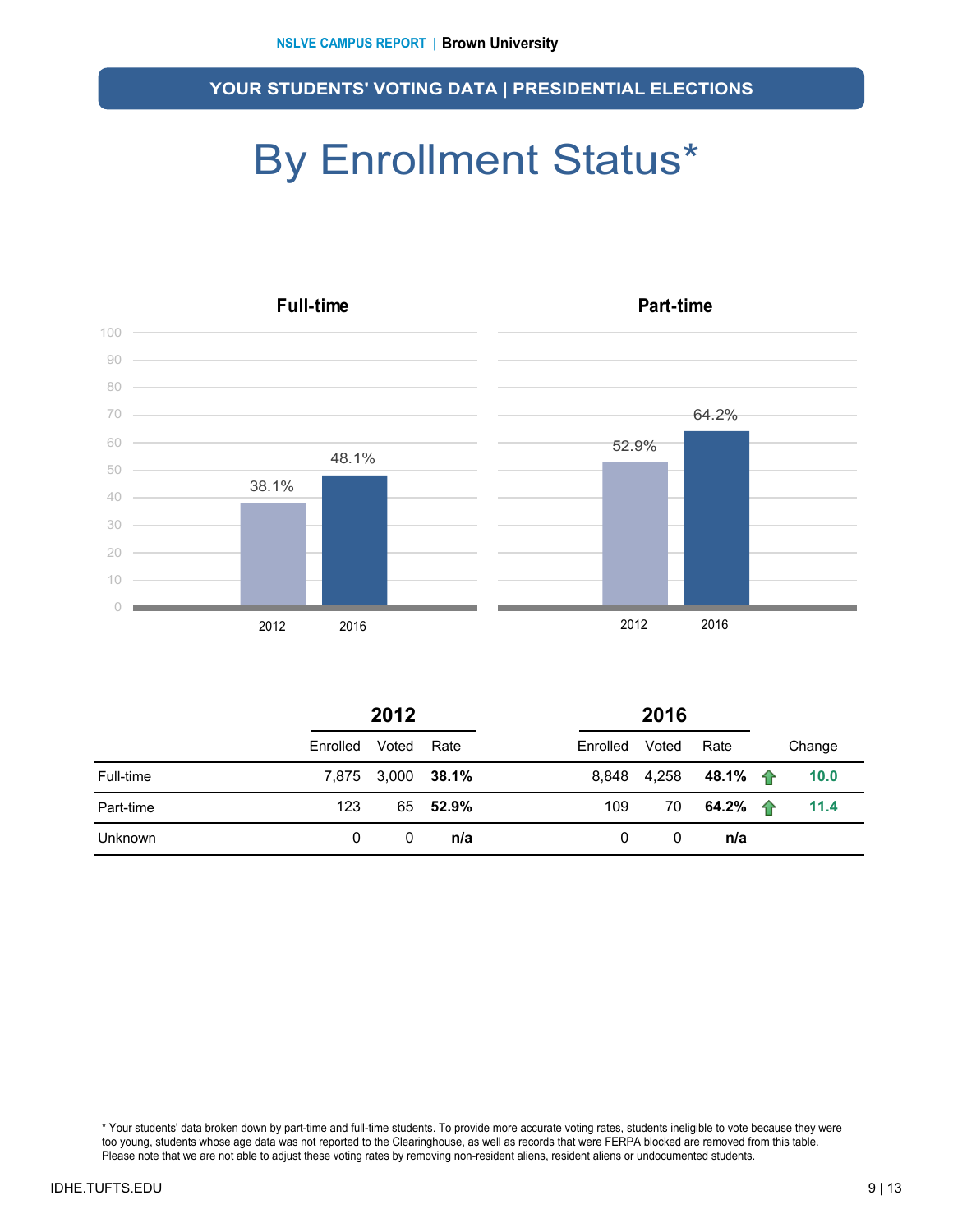### By Gender\*



|         | 2012     |                   |      |                | 2016 |                     |  |        |
|---------|----------|-------------------|------|----------------|------|---------------------|--|--------|
|         | Enrolled | Voted             | Rate | Enrolled Voted |      | Rate                |  | Change |
| Women   |          | 4,139 1,754 42.4% |      |                |      | 4,562 2,415 52.9% 个 |  | 10.6   |
| Men     |          | 3,859 1,311 34.0% |      |                |      | 4,395 1,913 43.5% 个 |  | 9.6    |
| Unknown | 0        | 0                 | n/a  | 0              | 0    | n/a                 |  |        |

\* Your students' data broken down by gender. To provide more accurate voting rates, students ineligible to vote because they were too young, students whose age data was not reported to the Clearinghouse, as well as records that were FERPA blocked are removed from this table. Please note that we are not able to adjust these voting rates by removing non-resident aliens, resident aliens or undocumented students.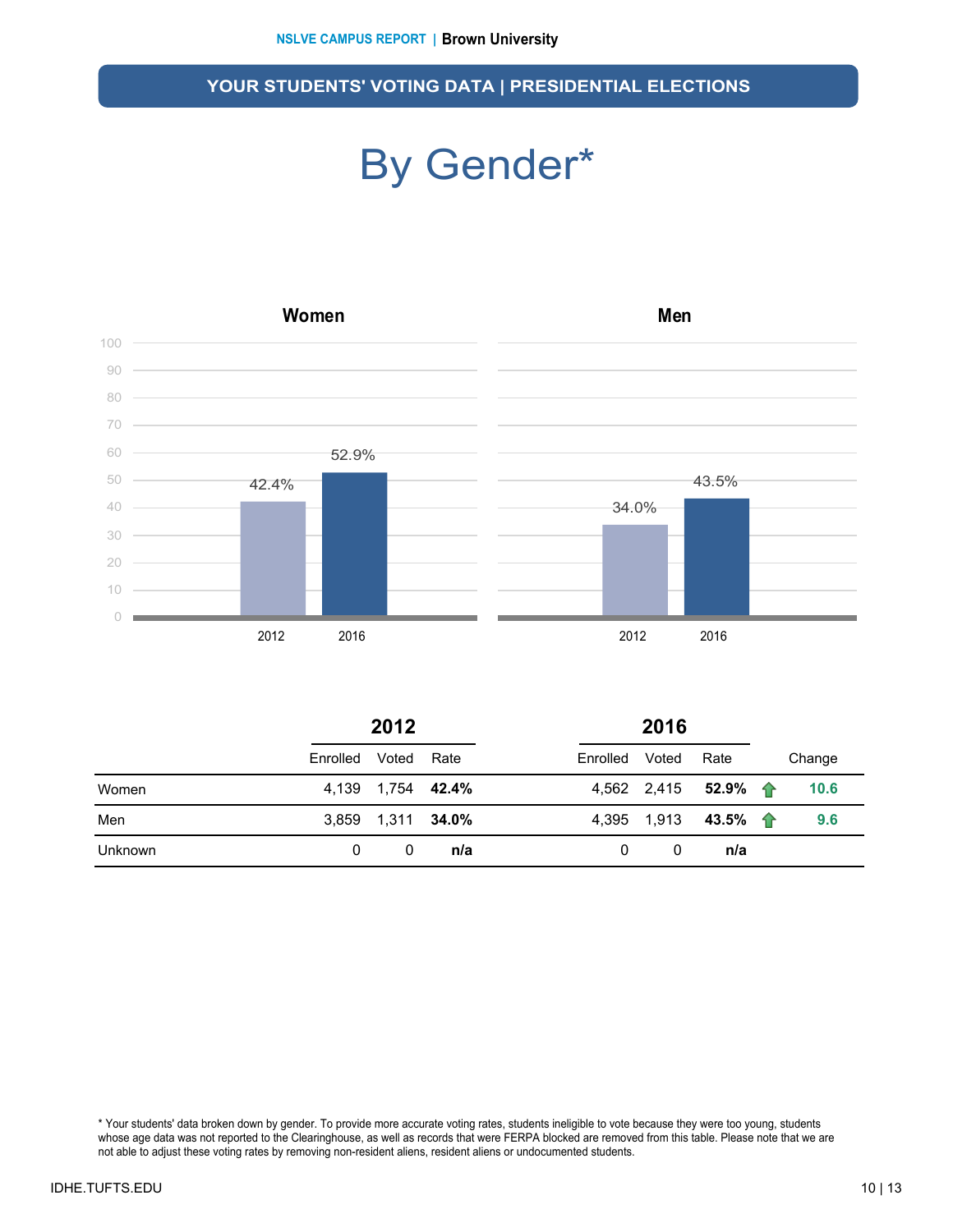### By Race/Ethnicity\*



|                                      |                  | 2012        |      |          | 2016        |       |        |
|--------------------------------------|------------------|-------------|------|----------|-------------|-------|--------|
|                                      | Enrolled         | Voted       | Rate | Enrolled | Voted       | Rate  | Change |
| Asian                                | 0                | 0           | n/a  | 0        | $\mathbf 0$ | n/a   | n/a    |
| American Indian/<br>Alaska Native    | 0                | 0           | n/a  | 0        | $\mathbf 0$ | n/a   | n/a    |
| <b>Black</b>                         | 0                | 0           | n/a  | 0        | $\mathbf 0$ | n/a   | n/a    |
| Hispanic                             | 0                | 0           | n/a  | 0        | 0           | n/a   | n/a    |
| Native Hawaiian/<br>Pacific Islander | $\boldsymbol{0}$ | $\mathbf 0$ | n/a  | 0        | $\mathbf 0$ | n/a   | n/a    |
| White                                | 0                | 0           | n/a  | 20       | 16          | 80.0% | n/a    |
| 2 or More Races                      | 0                | 0           | n/a  | 0        | $\mathbf 0$ | n/a   | n/a    |
| Unknown                              | 7,998            |             |      | 8,937    |             |       |        |

\* Your students' data broken down by race. To provide more accurate voting rates, students ineligible to vote because they were too young, students whose age data was not reported to the Clearinghouse, as well as records that were FERPA blocked are removed from this table. Please note that we are not able to adjust these voting rates by removing non-resident aliens, resident aliens or undocumented students.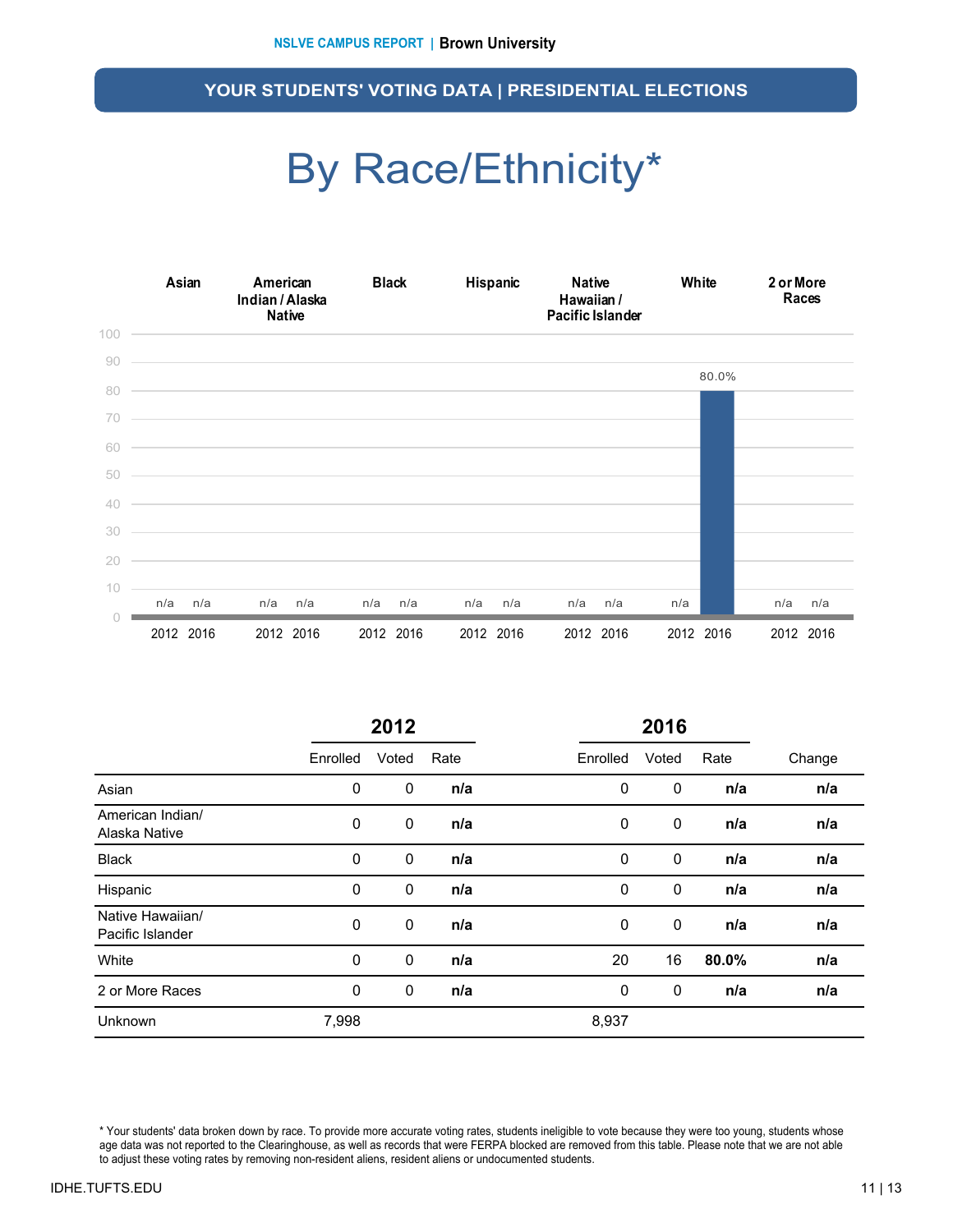### By Field of Study\*

\* Your students' data broken down by field of study. To provide more accurate voting rates, students ineligible to vote because they were too young, students whose age data was not reported to the Clearinghouse, as well as records that were FERPA blocked are removed from this table. Please note that we are not able to adjust these voting rates by removing non-resident aliens, resident aliens or undocumented students. The green and red highlighted values below represent your campus's top three and bottom three voting rates by field of study.

|                                                                       |          | 2012      |       |          | 2016    |                   |        |
|-----------------------------------------------------------------------|----------|-----------|-------|----------|---------|-------------------|--------|
|                                                                       | Enrolled | Voted     | Rate  | Enrolled | Voted   | Rate              | Change |
| Architecture                                                          | 0        | $\pmb{0}$ | n/a   | 11       | $\star$ | n/a               | n/a    |
| Area, Ethnic, Cultural, Gender,<br>and Group Studies                  | 267      | 100       | 37.5% | 250      | 114     | 45.6% 个           | 8.2    |
| <b>Biological and Biomedical</b><br>Sciences                          | 1,080    | 395       | 36.6% | 1,151    | 573     | 49.8% 1           | 13.2   |
| Business, Management, and<br>Marketing                                | 191      | 63        | 33.0% | 307      | 102     | $33.2\%$          | 0.2    |
| Communication and Journalism                                          | 76       | 27        | 35.5% | 103      | 63      | 61.2% $\uparrow$  | 25.6   |
| Computer and Information<br>Sciences                                  | 329      | 116       | 35.3% | 683      | 292     | 42.8% $\bigcap$   | 7.5    |
| Education                                                             | 131      | 57        | 43.5% | 118      | 61      | 51.7%             | 8.2    |
| <b>Engineering and Engineering</b><br>Technologies                    | 664      | 223       | 33.6% | 761      | 304     | 40.0%             | 6.4    |
| English Language and Literature                                       | 371      | 166       | 44.7% | 386      | 232     | 60.1% $\uparrow$  | 15.4   |
| Foreign Languages, Literatures,<br>and Linguistics                    | 248      | 107       | 43.2% | 226      | 116     | $51.3\%$          | 8.2    |
| <b>Health Professions</b>                                             | 660      | 264       | 40.0% | 830      | 451     | $54.3\%$          | 14.3   |
| History                                                               | 220      | 108       | 49.1% | 271      | 154     | 56.8%             | 7.7    |
| Liberal Arts and Sciences, and<br>Humanities                          | 92       | 40        | 43.5% | 216      | 110     | 50.9%             | 7.5    |
| <b>Mathematics and Statistics</b>                                     | 414      | 124       | 30.0% | 548      | 233     | 42.5% 个           | 12.6   |
| Multi/Interdisciplinary Studies                                       | 395      | 176       | 44.6% | 406      | 212     | 52.2%             | 7.7    |
| Natural Resources and<br>Conservation                                 | 158      | 71        | 44.9% | 112      | 73      | 65.2%             | 20.2   |
| Philosophy and Religious Studies                                      | 135      | 47        | 34.8% | 120      | 50      | 41.7%             | 6.9    |
| <b>Physical Sciences</b>                                              | 521      | 171       | 32.8% | 492      | 206     | 41.9% 个           | 9.1    |
| Psychology                                                            | 253      | 98        | 38.7% | 225      | 115     | 51.1% $\bigoplus$ | 12.4   |
| <b>Public Administration and Social</b><br><b>Service Professions</b> | 79       | 38        | 48.1% | 108      | 61      | 56.5%             | 8.4    |
| Social Sciences                                                       | 1,327    | 514       | 38.7% | 1,314    | 631     | 48.0% 个           | 9.3    |
| Visual and Performing Arts                                            | 367      | 152       | 41.4% | 309      | 163     | 52.8%             | 11.3   |
| Unknown                                                               | 20       | $\star$   | n/a   | 10       | $\ast$  | n/a               | n/a    |